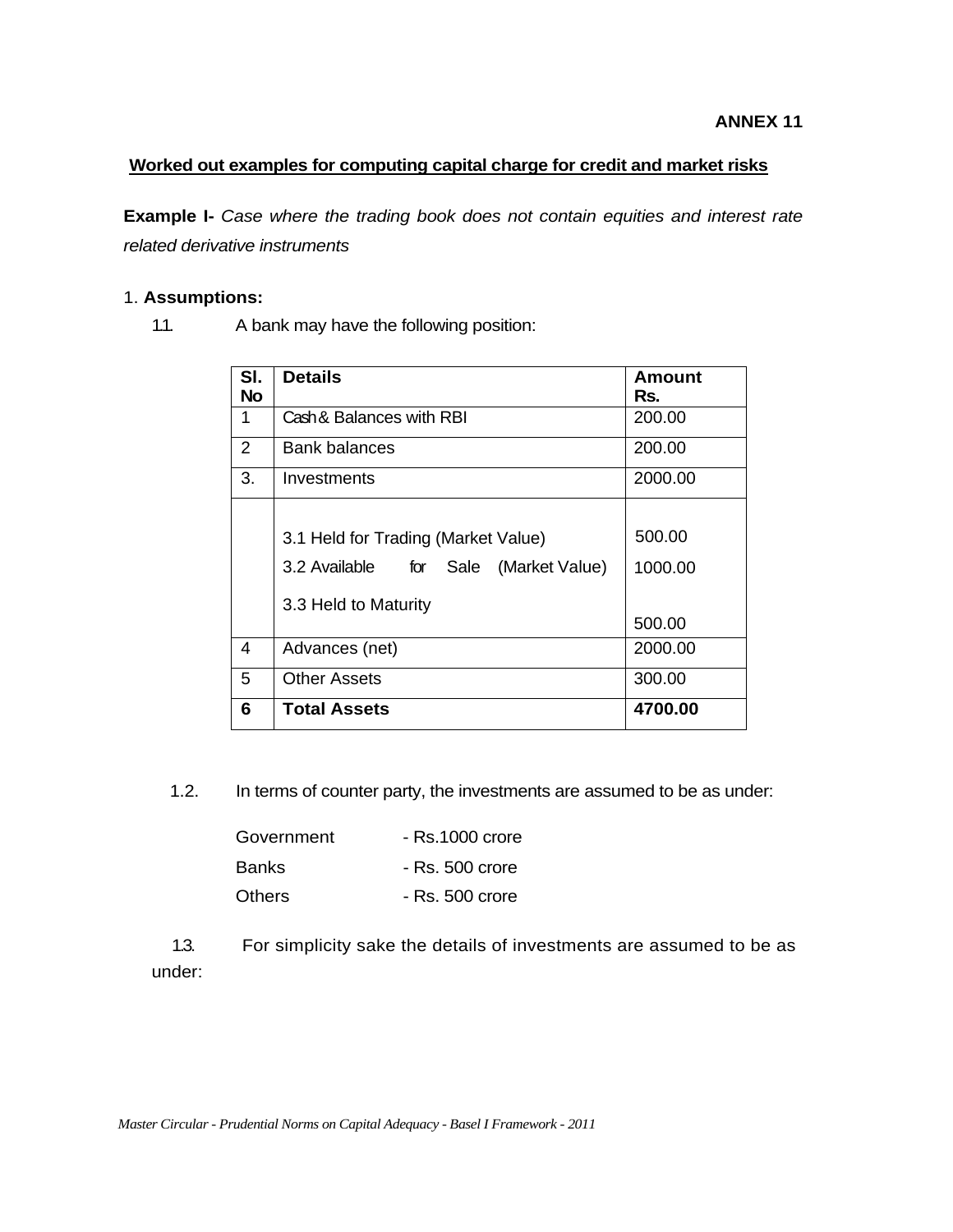# **i) Government securities**

| <b>Date</b><br>οf | οf<br>Date | <b>Maturity</b> | Amount       | Coupon | <b>Type</b> |
|-------------------|------------|-----------------|--------------|--------|-------------|
| <b>Issue</b>      | reporting  | Date            | <b>Rs.in</b> | $(\%)$ |             |
|                   |            |                 | crore        |        |             |
| 01/03/1992        | 31/03/2003 | 01/03/2004      | 100          | 12.50  | AFS         |
| 01/05/1993        | 31/03/2003 | 01/05/2003      | 100          | 12.00  | AFS         |
| 01/03/1994        | 31/03/2003 | 31/05/2003      | 100          | 12.00  | AFS         |
| 01/03/1995        | 31/03/2003 | 01/03/2015      | 100          | 12.00  | AFS         |
| 01/03/1998        | 31/03/2003 | 01/03/2010      | 100          | 11.50  | AFS         |
| 01/03/1 999       | 31/03/2003 | 01/03/2009      | 100          | 11.00  | AFS         |
| 01/03/2000        | 31/03/2003 | 01/03/2005      | 100          | 10.50  | <b>HFT</b>  |
| 01/03/2001        | 31/03/2003 | 01/03/2006      | 100          | 10.00  | <b>HTM</b>  |
| 01/03/2002        | 31/03/2003 | 01/03/2012      | 100          | 8.00   | <b>HTM</b>  |
| 01/03/2003        | 31/03/2003 | 01/03/2023      | 100          | 6.50   | <b>HTM</b>  |
| <b>Total</b>      |            |                 | 1000         |        |             |

# **ii) Bank Bonds**

| <b>Date</b><br>οf<br>Issue | Date<br>οf<br>reporting | <b>Maturity</b><br><b>Date</b> | <b>Amount</b><br>Rs. in | Coupon<br>(%) | Type       |
|----------------------------|-------------------------|--------------------------------|-------------------------|---------------|------------|
|                            |                         |                                | crore                   |               |            |
| 01/03/1992                 | 31/03/2003              | 01/03/2004                     | 100                     | 12.50         | <b>AFS</b> |
| 01/05/1993                 | 31/03/2003              | 01/05/2003                     | 100                     | 12.00         | <b>AFS</b> |
| 01/03/1994                 | 31/03/2003              | 31/05/2003                     | 100                     | 12.00         | <b>AFS</b> |
| 01/03/1995                 | 31/03/2003              | 01/03/2006                     | 100                     | 12.50         | <b>AFS</b> |
| 01/03/1998                 | 31/03/2003              | 01/03/2007                     | 100                     | 11.50         | <b>HFT</b> |
| <b>Total</b>               |                         |                                | 500                     |               |            |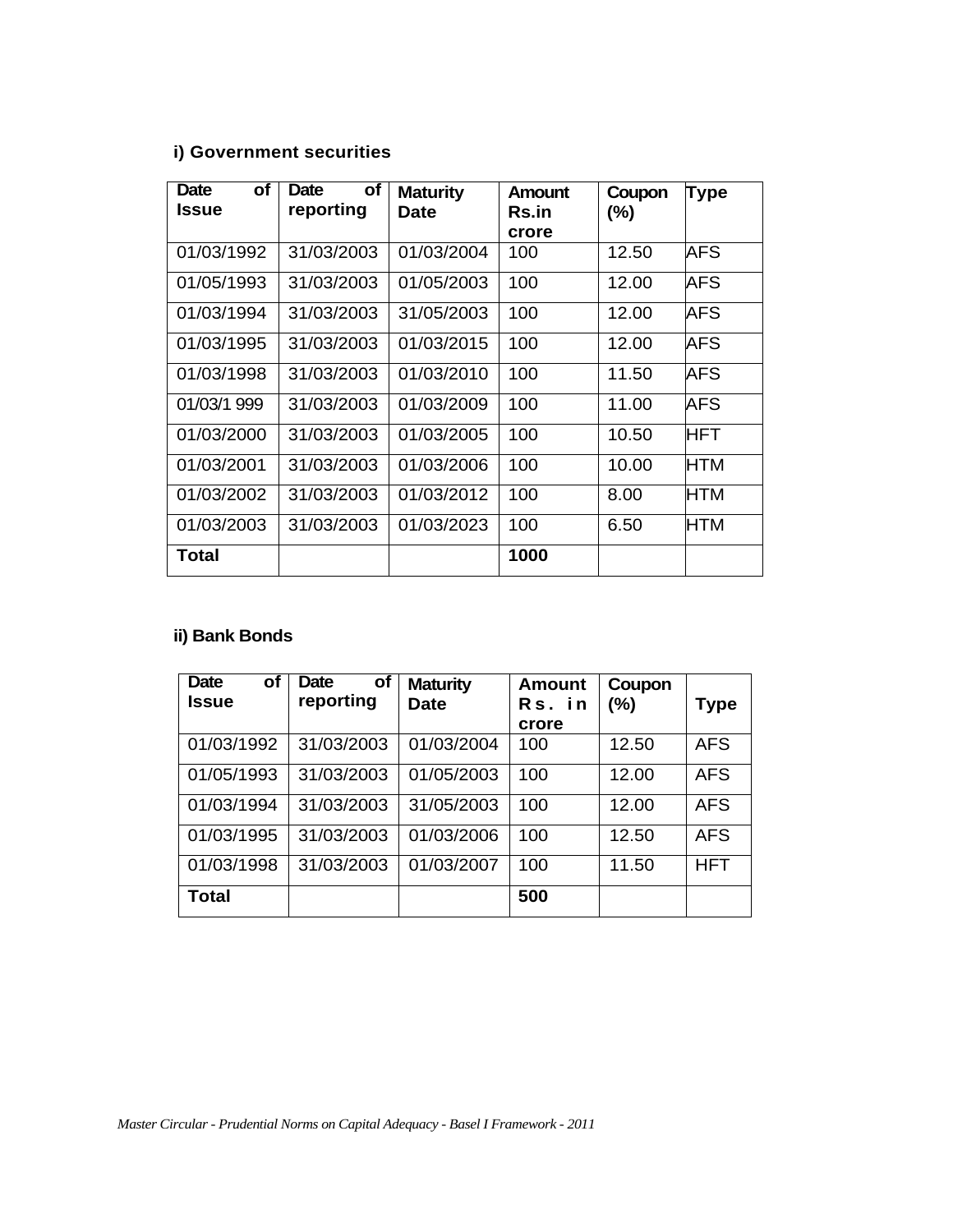### **iii) Other securities**

| <b>of</b><br><b>Date</b><br><b>Issue</b> | οf<br><b>Date</b><br>reporting | <b>Maturity</b><br><b>Date</b> | <b>Amount</b><br>Rs. in<br>crore | Coupon<br>$(\%)$ | <b>Type</b> |
|------------------------------------------|--------------------------------|--------------------------------|----------------------------------|------------------|-------------|
| 01/03/1992                               | 31/03/2003                     | 01/03/2004                     | 100                              | 12.50            | <b>HFT</b>  |
| 01/05/1993                               | 31/03/2003                     | 01/05/2003                     | 100                              | 12.00            | <b>HFT</b>  |
| 01/03/1994                               | 31/03/2003                     | 31/05/2003                     | 100                              | 12.00            | <b>HFT</b>  |
| 01/03/1995                               | 31/03/2003                     | 01/03/2006                     | 100                              | 12.50            | HTM         |
| 01/03/1998                               | 31/03/2003                     | 01/03/2017                     | 100                              | 11.50            | HTM         |
| <b>Total</b>                             |                                |                                | 500                              |                  |             |

## **iv) Overall position**

|                               | <b>Break-up of total investments</b> |                   | (Rs. in crore)                    |              |
|-------------------------------|--------------------------------------|-------------------|-----------------------------------|--------------|
|                               | Government<br><b>Securities</b>      | <b>Bank bonds</b> | <b>Other</b><br><b>securities</b> | <b>Total</b> |
| <b>HFT</b>                    | 100                                  | 100               | 300                               | 500          |
| <b>AFS</b>                    | 600                                  | 400               | 0                                 | 1000         |
| <b>Trading</b><br><b>Book</b> | 700                                  | 500               | 300                               | 1500         |
| <b>HTM</b>                    | 300                                  | 0                 | 200                               | 500          |
| <b>Total</b>                  | 1000                                 | 500               | 500                               | 2000         |

## 2. **Computation of risk weighted assets**

## **2.1. Risk weighted assets for credit risk**

As per the guidelines, Held for Trading and Available for Sale securities would qualify to be categorized as Trading Book. Thus, trading book in the instant case would be Rs.1500 crore as indicated above. While computing the credit risk, the securities held under trading book would be excluded and hence the risk-weighted assets for credit risks would be as under: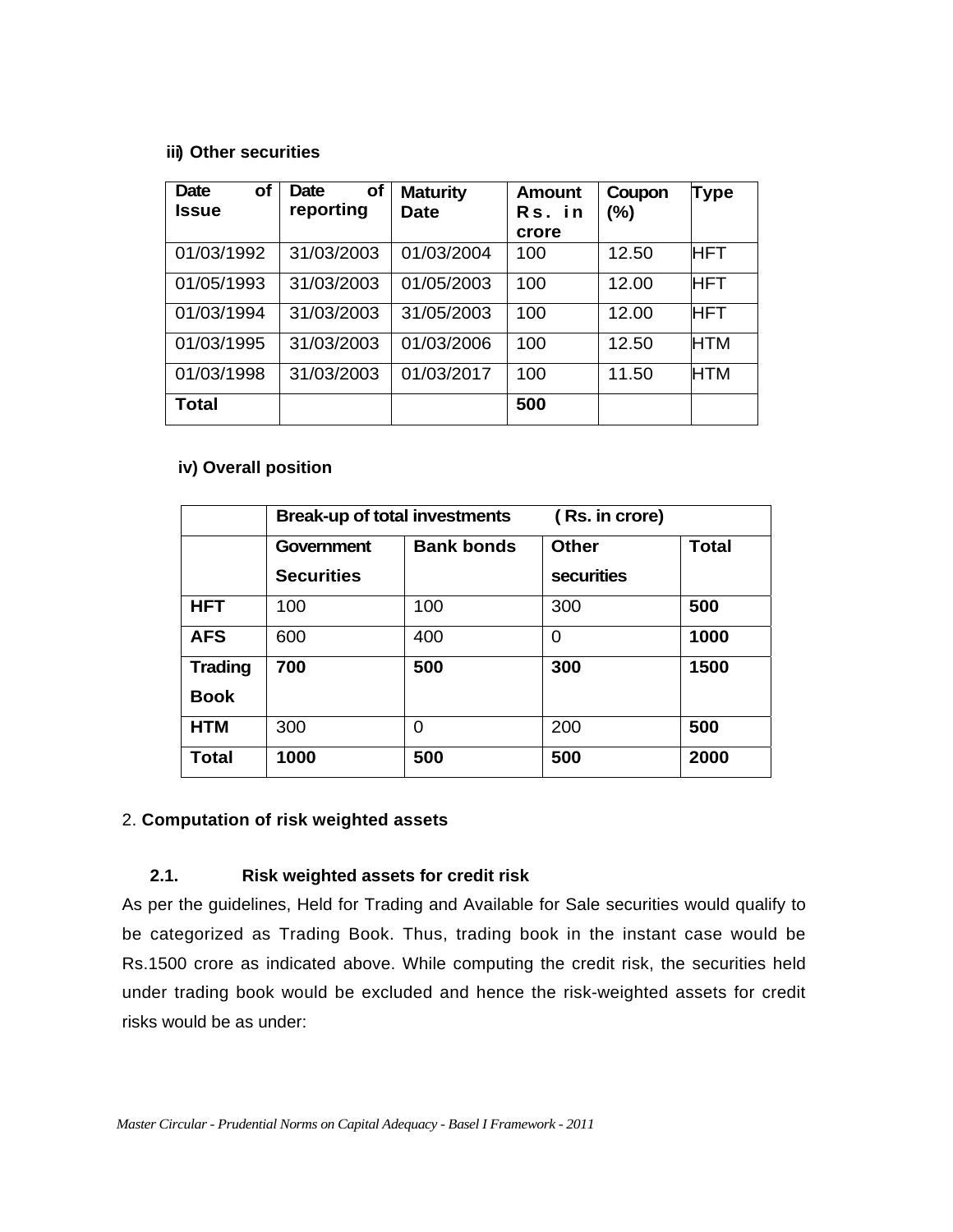(Rs. in crore)

| <b>S. No.</b>  | <b>Details of Assets</b> | <b>Market</b><br>Value* | <b>Risk Weight</b><br>$(\%)$ | <b>Risk weighted</b><br><b>Assets</b> |
|----------------|--------------------------|-------------------------|------------------------------|---------------------------------------|
| 1              | Cash & balances          | 200                     | $\Omega$                     | $\Omega$                              |
|                | with RBI                 |                         |                              |                                       |
| $\overline{2}$ | Bank balances            | 200                     | 20                           | 40                                    |
| 3              | Investments:             |                         |                              |                                       |
|                | Government               | 300                     | 0                            | 0                                     |
|                | <b>Banks</b>             | 0                       | 20                           | 0                                     |
|                | Others                   | 200                     | 100                          | 200                                   |
| 4              | Advances (net)           | 2000                    | 100                          | 2000                                  |
| 5              | <b>Other Assets</b>      | 300                     | 100                          | 300                                   |
| 6              | Total Assets             | 3200                    |                              | 2540                                  |

\*Assumed as Market Value for illustration

## **2.2. Risk weighted assets for market risk (Trading Book)**

*(Please refer to table in para 1.3(iv)* 

## **a. Specific Risk**

(i) Government securities: Rs.700 crore – Nil

(ii) Bank bonds: **(Amount in crores of Rupees)**

| <b>Details</b>                                                            | <b>Capital</b><br>charge | <b>Amount</b> | <b>Capital</b><br>charge |
|---------------------------------------------------------------------------|--------------------------|---------------|--------------------------|
| For residual term to final maturity<br>6.<br>months or less               | 0.30%                    | 200           | 0.60                     |
| For residual term to final maturity between 1.125%<br>6 and 24 months     |                          | 100           | 1.125                    |
| For<br>final<br>maturity<br>residual<br>to<br>term<br>exceeding 24 months | 1.80%                    | 200           | 3.60                     |
| <b>Total</b>                                                              |                          | 500           | 5.325                    |

(iii) Other securities: Rs.300 crore @ 9% =Rs. 27 crore Total

charge for specific risk (i)+(ii)+(iii)

 $=$  Rs.0 crore+Rs.5.325 crore + Rs.27 crore  $=$  Rs. 32.325 crore

Therefore, capital charge for specific risk in trading book is Rs.32.33 crore.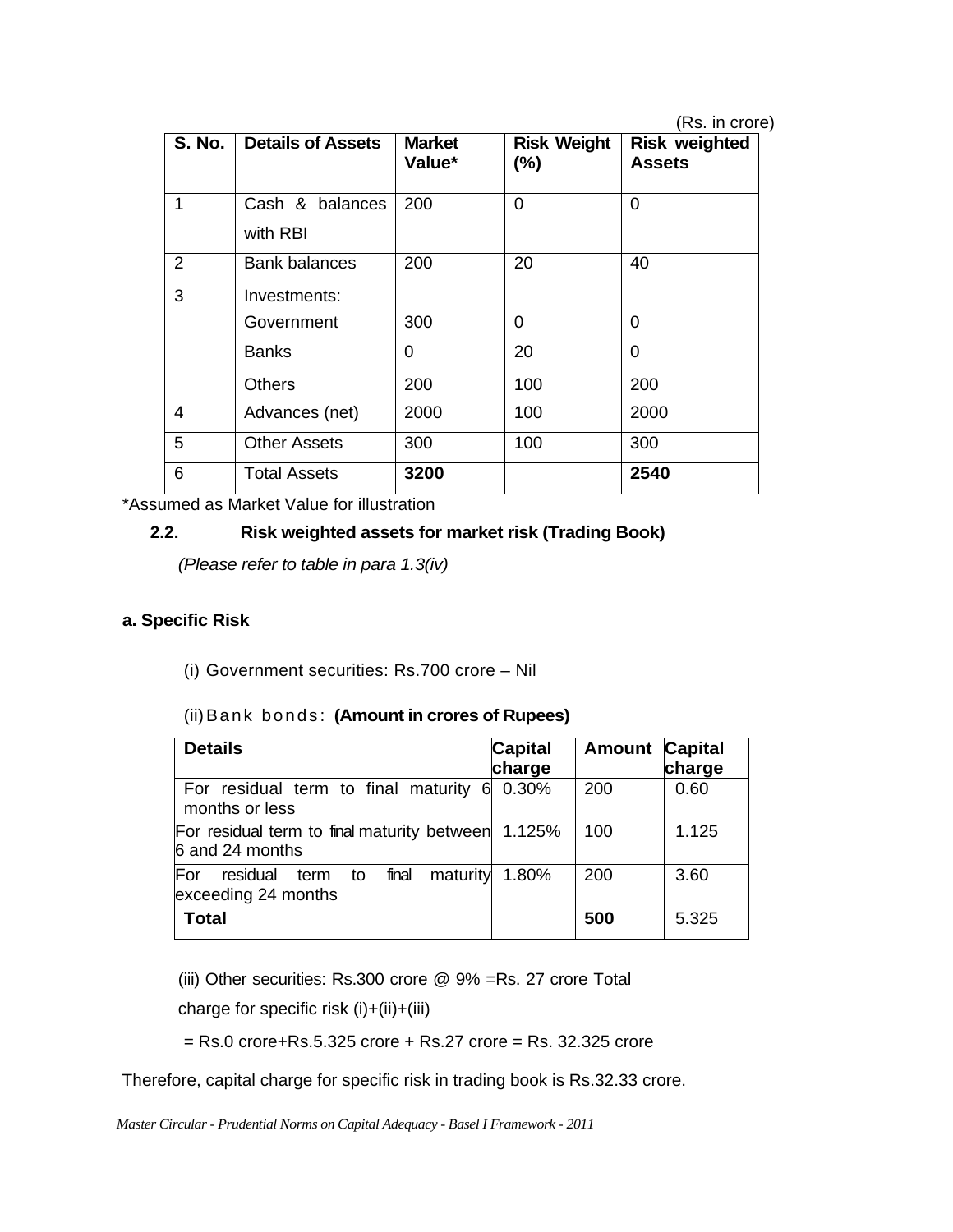### **b. General Market Risk**

Modified duration is used to arrive at the price sensitivity of an interest rate related instrument. For all the securities listed below, date of reporting is taken as 31/3/2003.

| <b>Counter</b> | <b>Maturity</b> | Amount            | Coupon | minodin in oronos or napocs;<br><b>Capital</b><br>Charge |
|----------------|-----------------|-------------------|--------|----------------------------------------------------------|
| <b>Party</b>   | <b>Date</b>     | (market<br>value) | (%)    | for<br>general<br>market risk                            |
| Govt.          | 01/03/2004      | 100               | 12.50  | 0.84                                                     |
| Govt.          | 01/05/2003      | 100               | 12.00  | 0.08                                                     |
| Govt.          | 31/05/2003      | 100               | 12.00  | 0.16                                                     |
| Govt.          | 01/03/2015      | 100               | 12.50  | 3.63                                                     |
| Govt.          | 01/03/2010      | 100               | 11.50  | 2.79                                                     |
| Govt.          | 01/03/2009      | 100               | 11.00  | 2.75                                                     |
| Govt.          | 01/03/2005      | 100               | 10.50  | 1.35                                                     |
| <b>Banks</b>   | 01/03/2004      | 100               | 12.50  | 0.84                                                     |
| <b>Banks</b>   | 01/05/2003      | 100               | 12.00  | 0.08                                                     |
| <b>Banks</b>   | 31/05/2003      | 100               | 12.00  | 0.16                                                     |
| <b>Banks</b>   | 01/03/2006      | 100               | 12.50  | 1.77                                                     |
| <b>Banks</b>   | 01/03/2007      | 100               | 11.50  | 2.29                                                     |
| <b>Others</b>  | 01/03/2004      | 100               | 12.50  | 0.84                                                     |
| <b>Others</b>  | 01/05/2003      | 100               | 12.00  | 0.08                                                     |
| <b>Others</b>  | 31/05/2003      | 100               | 12.00  | 0.16                                                     |
|                | <b>Total</b>    | 1500              |        | 17.82                                                    |

**(Amount in Crores of Rupees)**

## **c. Total charge for market risk**

Adding the capital charges for specific risk as well as general market risk would give the total capital charge for the trading book of interest rate related instruments. Therefore, capital charge for Market Risks =  $Rs.32.33$  crore  $+ Rs.17.82$  crore, i.e.,  $Rs.50.15$  crore.

**d.** To facilitate computation of CRAR for the whole book, this capital charge needs to be converted into equivalent risk weighted assets. In India, the minimum CRAR is 9%. Hence, the capital charge could be converted to risk weighted assets by multiplying the capital charge by (100  $\div$  9), Thus risk weighted assets for market risk is 50.15\*(100  $\div$  9) = Rs.557.23 crore.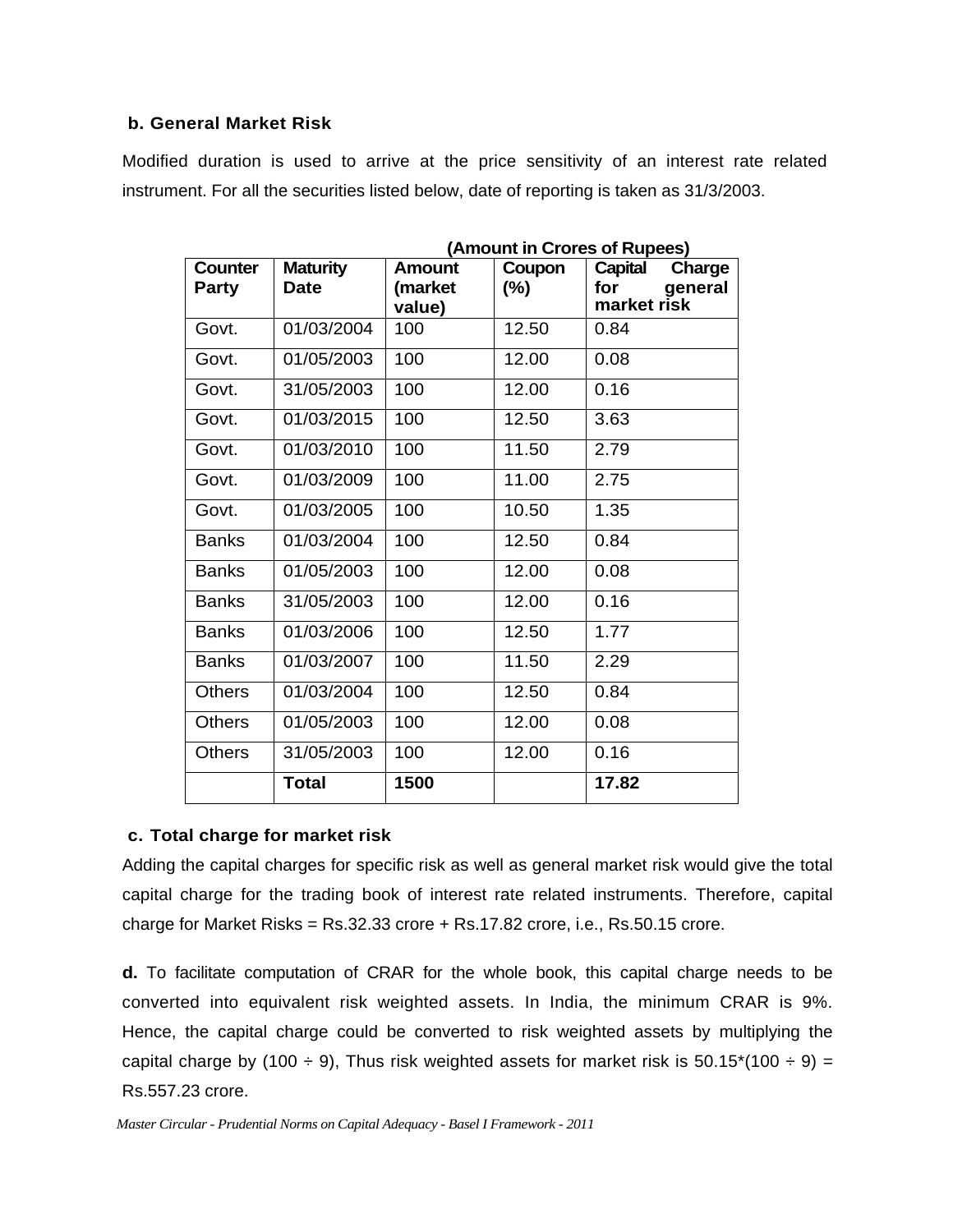## **2.3 Computing the capital ratio**

| (Amount in crores of Rupees)         |         |
|--------------------------------------|---------|
| <b>Total Capital</b>                 | 400     |
| Risk weighted assets for Credit Risk | 2540.00 |
| Risk weighted assets for Market Risk | 557.23  |
| Total Risk weighted assets (2+3)     | 3097.23 |
| <b>CRAR</b> [(1÷4)*100]              | 12.91%  |

**Example 2-** *indicating computation of capital charge for credit and market risks – with equities and interest rate related derivative instruments. Foreign exchange and gold open positions also have been assumed*.

## **Assumptions**

A bank may have the following position:

|                | Details                              | Rs. in Crore |
|----------------|--------------------------------------|--------------|
| S. No          |                                      |              |
| 1              | & Balances with RBI<br>Cash          | 200.00       |
| $\overline{2}$ | <b>Bank balances</b>                 | 200.00       |
| lЗ             | Investments                          |              |
|                | 3.1 Interest Rate related Securities |              |
|                | <b>Held for Trading</b>              | 500.00       |
|                | <b>Available for Sale</b>            | 1000.00      |
|                | <b>Held to Maturity</b>              | 500.00       |
|                | 3.2 Equities                         | 300.00       |
| 4              | Advances (net)                       | 2000.00      |
| 5              | Other Assets                         | 300.00       |
| 6              | Total Assets                         | 5000.00      |

Foreign exchange open position limit is assumed as Rs.60 crore and Gold open position is assumed at Rs.40 crore.

Let us also assume that the bank is having the following positions in interest rate related derivatives:

(i) Interest Rate Swaps (IRS), Rs.100 crore – bank received floating rate interest and pays fixed, next interest fixing after 6 months, residual life of swap 8 years, and

*Master Circular - Prudential Norms on Capital Adequacy - Basel I Framework - 2011* (ii) Long position in interest rate future (IRF), Rs.50 crore, delivery after 6 months, life of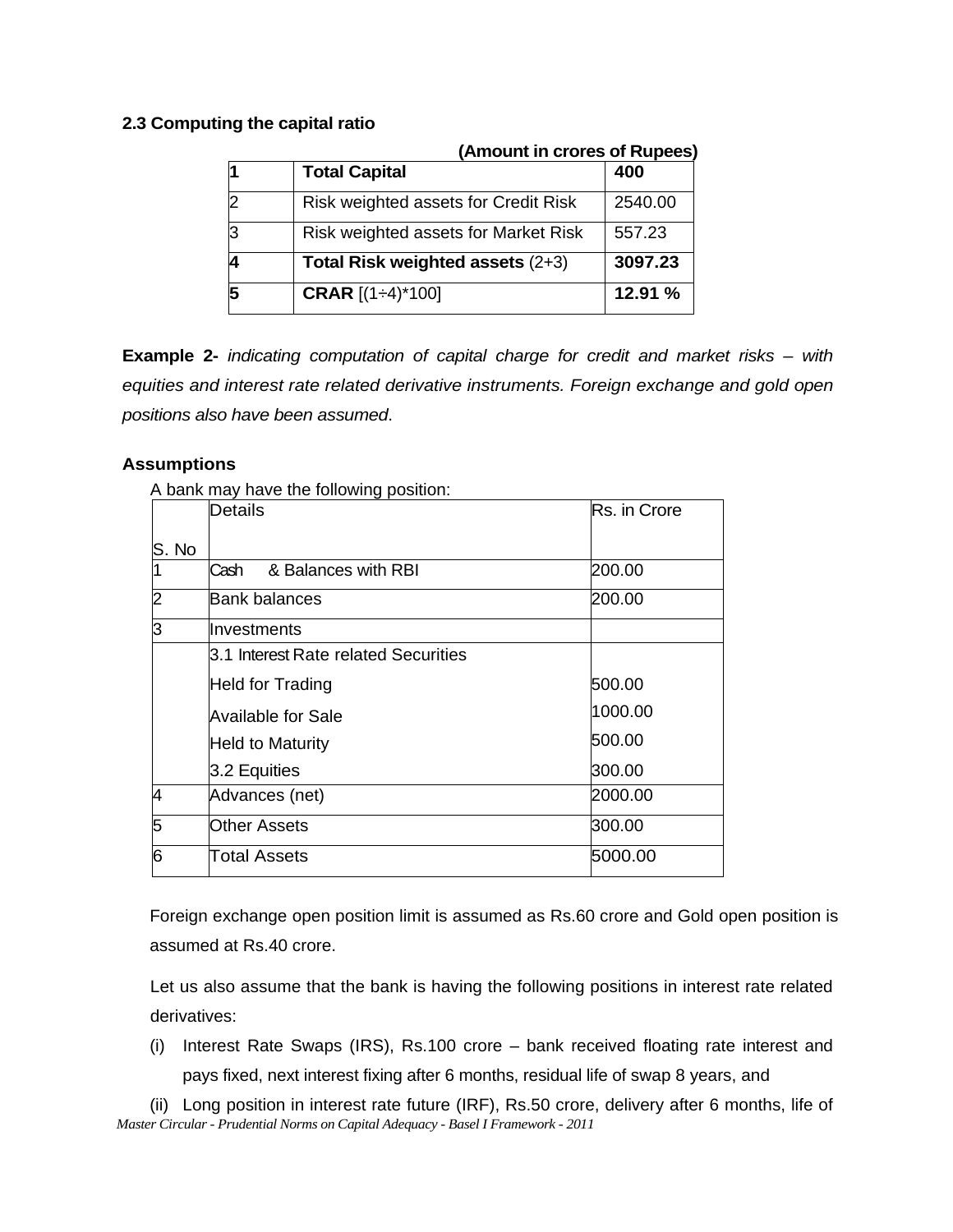underlying government security 3.5 years.

In terms of counter party the investments are assumed to be as under:

| a) Interest rate related securities |               |
|-------------------------------------|---------------|
| Government                          | Rs.1000 crore |
| <b>Banks</b>                        | Rs. 500 crore |
| <b>Corporate Bonds</b>              | Rs. 500 crore |
| b) Equities                         |               |
| <b>Others</b>                       | Rs.300 crore  |

For interest rate swaps and interest rate futures the counterparties are assumed to be corporates.

For simplicity sake let us assume the details of investments in interest rate related securities as under:

| оf<br>Date   | Date<br>οf | <b>Maturity</b> | Amount   | Coupo    | <b>Type</b> |
|--------------|------------|-----------------|----------|----------|-------------|
| <b>Issue</b> | reporting  | Date            | Rs.crore | n<br>(%) |             |
| 01/03/1992   | 31/03/2003 | 01/03/2004      | 100      | 12.50    | AFS         |
| 01/05/1993   | 31/03/2003 | 01/05/2003      | 100      | 12.00    | AFS         |
| 01/03/1994   | 31/03/2003 | 31/05/2003      | 100      | 12.00    | AFS         |
| 01/03/1995   | 31/03/2003 | 01/03/2015      | 100      | 12.50    | AFS         |
| 01/03/1998   | 31/03/2003 | 01/03/2010      | 100      | 11.50    | AFS         |
| 01/03/1999   | 31/03/2003 | 01/03/2009      | 100      | 11.00    | AFS         |
| 01/03/2000   | 31/03/2003 | 01/03/2005      | 100      | 10.50    | <b>HFT</b>  |
| 01/03/2001   | 31/03/2003 | 01/03/2006      | 100      | 10.00    | <b>HTM</b>  |
| 01/03/2002   | 31/03/2003 | 01/03/2012      | 100      | 8.00     | <b>HTM</b>  |
| 01/03/2003   | 31/03/2003 | 01/03/2023      | 100      | 6.50     | HTM         |
| Total        |            |                 | 1000     |          |             |

### *i) Government securities*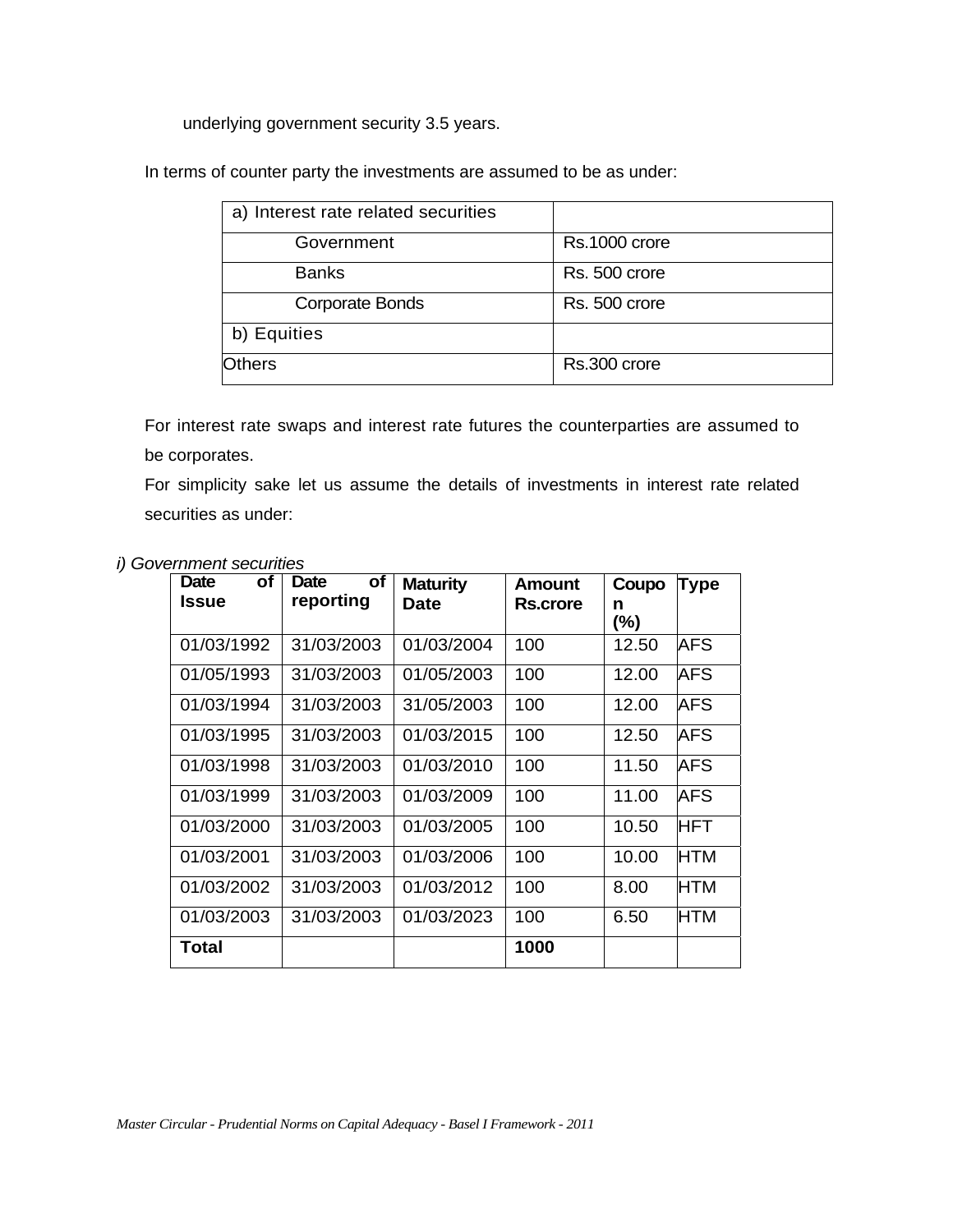## **ii) Bank Bonds**

| <b>Date</b><br>οf<br>Issue | of<br><b>Date</b><br>reporting | <b>Maturity</b><br><b>Date</b> | Amount<br>Rs.crore | Coupon<br>(%) | <b>Type</b> |
|----------------------------|--------------------------------|--------------------------------|--------------------|---------------|-------------|
| 01/03/1992                 | 31/03/2003                     | 01/03/2004                     | 100                | 12.50         | AFS         |
| 01/05/1993                 | 31/03/2003                     | 01/05/2003                     | 100                | 12.00         | AFS         |
| 01/03/1994                 | 31/03/2003                     | 31/05/2003                     | 100                | 12.00         | <b>AFS</b>  |
| 01/03/1995                 | 31/03/2003                     | 01/03/2006                     | 100                | 12.50         | <b>AFS</b>  |
| 01/03/1998                 | 31/03/2003                     | 01/03/2007                     | 100                | 11.50         | <b>HFT</b>  |
| Total                      |                                |                                | 500                |               |             |

## **iii) Other securities**

| of<br><b>Date</b> | <b>of</b><br><b>Date</b> | <b>Maturity</b> | <b>Amount</b>   | Coupon | Type       |
|-------------------|--------------------------|-----------------|-----------------|--------|------------|
| <b>Issue</b>      | reporting                | <b>Date</b>     | <b>Rs.crore</b> | (%)    |            |
| 01/03/1992        | 31/03/2003               | 01/03/2004      | 100             | 12.50  | HFT        |
| 01/05/1993        | 31/03/2003               | 01/05/2003      | 100             | 12.00  | <b>HFT</b> |
| 01/03/1994        | 31/03/2003               | 31/05/2003      | 100             | 12.00  | <b>HFT</b> |
| 01/03/1995        | 31/03/2003               | 01/03/2006      | 100             | 12.50  | <b>HTM</b> |
| 01/03/1998        | 31/03/2003               | 01/03/2017      | 100             | 11.50  | <b>HTM</b> |
| <b>Total</b>      |                          |                 | 500             |        |            |

## (c) **Overall Position**

| 17                            | <b>Break-up of total investments</b> |                                   |                                |              |                |                       |
|-------------------------------|--------------------------------------|-----------------------------------|--------------------------------|--------------|----------------|-----------------------|
|                               |                                      | Interest rate related instruments |                                |              | <b>Equity</b>  |                       |
|                               | Govt.<br>Securi<br>ties              | <b>Bank</b><br>bonds              | <b>Other</b><br>securiti<br>es | <b>Total</b> |                | Grand<br><b>Total</b> |
| <b>HFT</b>                    | 100                                  | 100                               | 300                            | 500          | 300            | 800                   |
| <b>AFS</b>                    | 600                                  | 400                               | $\Omega$                       | 1000         | $\overline{0}$ | 1000                  |
| <b>Trading</b><br><b>Book</b> | 700                                  | 500                               | 300                            | 1500         | 300            | 1800                  |
| <b>HTM</b>                    | 300                                  | $\Omega$                          | 200                            | 500          | $\Omega$       | 500                   |
| Grand<br>Total                | 1000                                 | 500                               | 500                            | 2000         | 300            | 2300                  |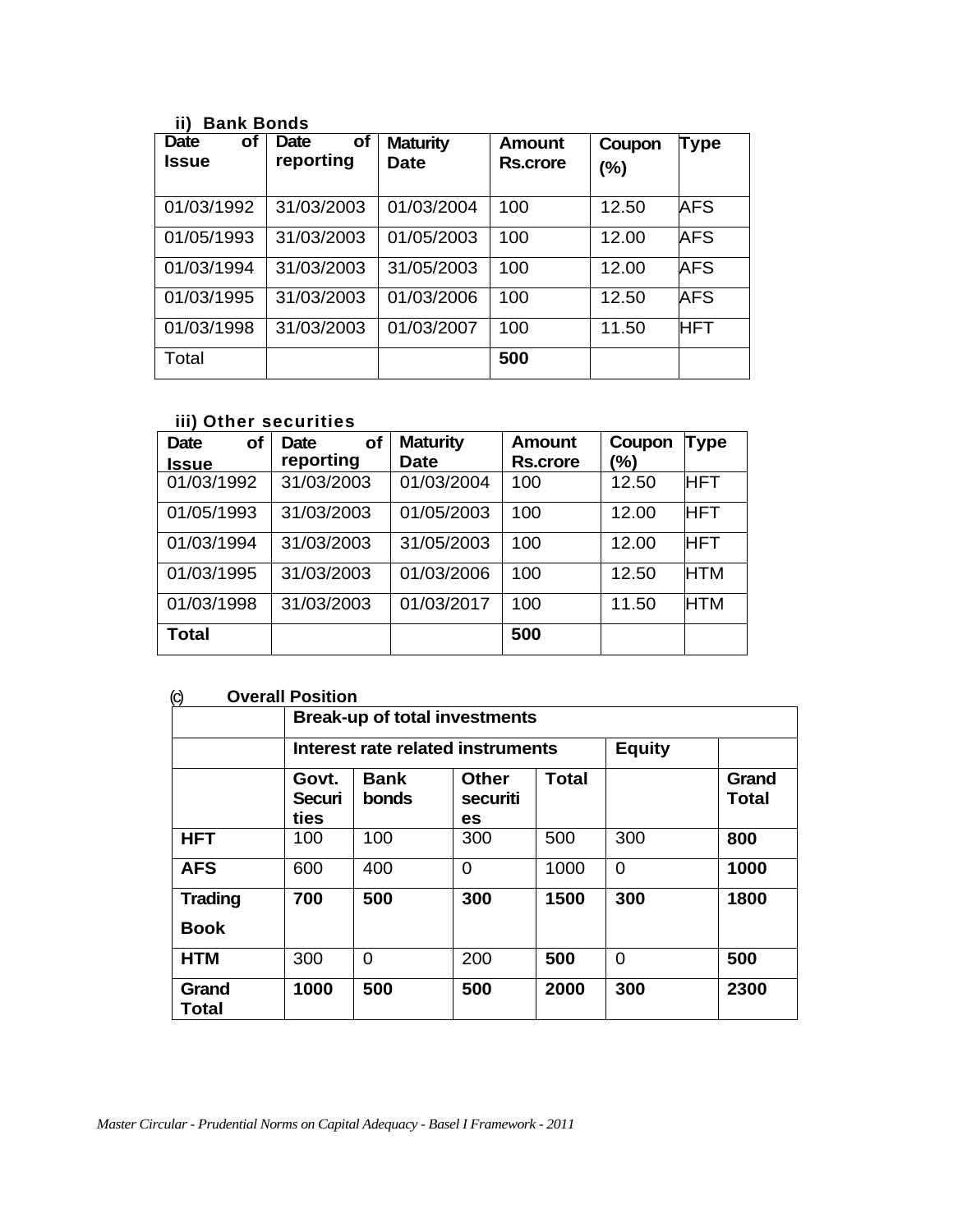### **2. Computation of risk weighted assets**

## **2.1. Risk weighted assets for credit risk**

As per the guidelines, held for trading and available for sale securities would qualify to be categorized as Trading Book. Thus trading book in respect of interest rate related investments in the instant case would be Rs.1500 crore. In addition, equities position of Rs.300 crore would be in the trading book, as indicated above. The derivative products held by banks are to be considered as part of trading book. Open position on foreign exchange and gold also would be considered for market risk. While computing the capital charge for credit risk, the securities held under trading book would be excluded and hence the credit risk based risk-weights would be as under:

| <b>Details of Assets</b>                                                          | <b>Book Value</b>                                                               | <b>Risk Weight</b>   | weighted<br><b>Risk</b><br><b>Assets</b> |
|-----------------------------------------------------------------------------------|---------------------------------------------------------------------------------|----------------------|------------------------------------------|
| Cash& RBI                                                                         | 200                                                                             | $0\%$                | $\Omega$                                 |
| <b>Bank balances</b>                                                              | 200                                                                             | 20%                  | 40                                       |
| Investments in (HTM<br>category)<br>Government<br><b>Banks</b><br>Corporate Bonds | 300<br>0<br>200                                                                 | $0\%$<br>20%<br>100% | 0<br>$\Omega$<br>200                     |
| Advances (net)                                                                    | 2000                                                                            | 100%                 | 2000                                     |
| <b>Other Assets</b>                                                               | 300                                                                             | 100%                 | 300                                      |
| <b>Total</b>                                                                      | 3200                                                                            |                      | 2540                                     |
| Credit Risk for OTC<br>Derivatives:                                               |                                                                                 |                      |                                          |
| <b>IRS</b>                                                                        | 100<br>(Credit<br>conversion<br>factor - $1\% + 1\%$ per<br>year)               | 100%                 | 8.00                                     |
| <b>IRF</b>                                                                        | 50<br>(Credit conversion factor<br>for maturities less than<br>one year $-0.5%$ | 100%                 | 0.25                                     |
| <b>Total</b>                                                                      | 3350                                                                            |                      | 2548.25                                  |

### **Amount in Crores of Rupees**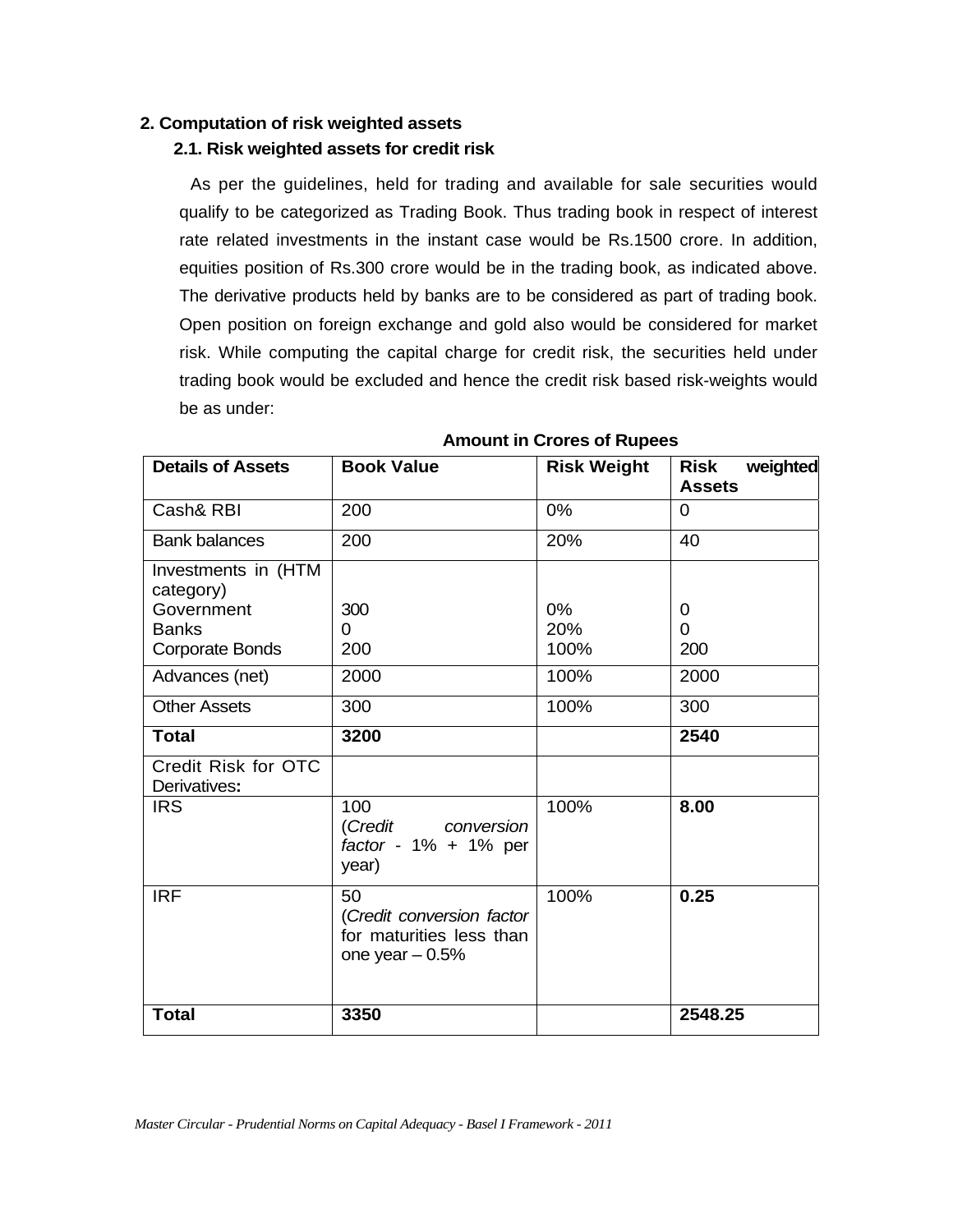### **2.2 Risk weighted assets for market risk (Trading Book)**

(Please refer to table in para 1 .7(iv) )

#### **a. Specific Risk**

- 1. Investments in interest rate related instruments:
	- (i) Government securities Rs.700 crore Nil

(ii) Bank bonds

#### **(Amount in Crores of Rupees)**

| <b>Details</b>                                                             | Capital<br>charge | Amount | <b>Capital</b><br>Charge |
|----------------------------------------------------------------------------|-------------------|--------|--------------------------|
| For residual term to final<br>maturity 6<br>months or less                 | 0.30%             | 200    | 0.600                    |
| final<br>residual<br>maturity<br>term to<br>For<br>between 6 and 24 months | 1.125%            | 100    | 1.125                    |
| residual<br>final<br>For<br>maturity<br>term<br>to<br>exceeding 24 months  | 1.80%             | 200    | 3.600                    |
| Total                                                                      |                   | 500    | 5.325                    |

(iii) Others Rs.300 crore  $@9\% = Rs.27$  crore

Total: (i) + (ii) + (iii)

= Rs.0 crore+Rs.5.325 crore+Rs.27 crore = Rs.32.325 crore

2. Equities – capital charge of 9% = Rs.27 crore

Total specific charge (1+2)

Therefore, capital charge for specific risk in the trading book is Rs. 59.33 crore (Rs. 32.33 crore + Rs. 27 crore).

### **b. General Market Risk**

(1). Investments in interest rate related instruments:

Modified duration is used to arrive at the price sensitivity of an interest rate related instrument. For all the securities listed below, date of reporting is taken as 31/3/2003.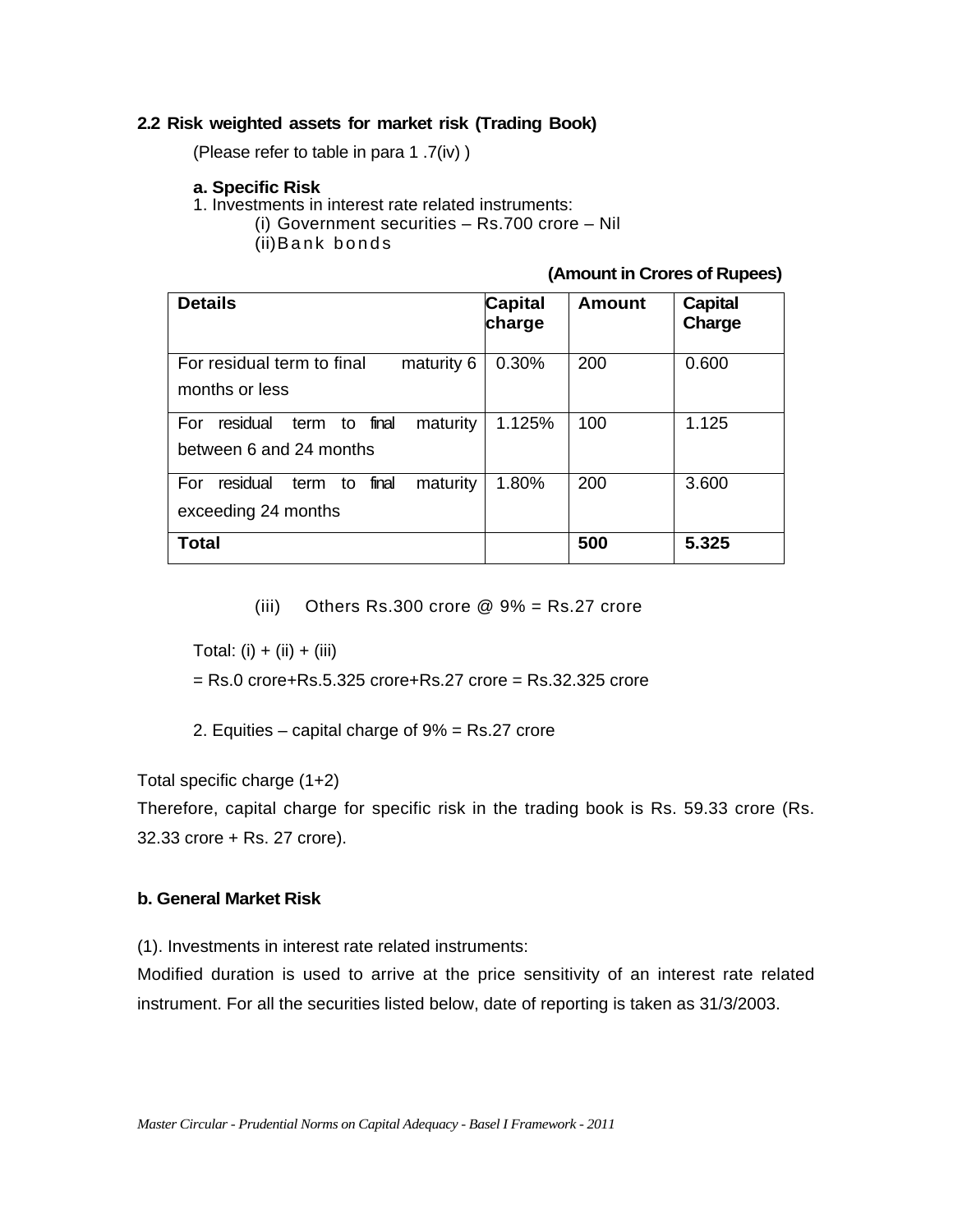|                      |                      |                           |               | (Amount in Crores of Rupees)                              |
|----------------------|----------------------|---------------------------|---------------|-----------------------------------------------------------|
| <b>Counter Party</b> | <b>Maturity Date</b> | Amount<br>market<br>value | Coupon<br>(%) | <b>Capital</b><br>charge<br>for<br>general<br>market risk |
| Govt.                | 01/03/2004           | 100                       | 12.50         | 0.84                                                      |
| Govt.                | 01/05/2003           | 100                       | 12.00         | 0.08                                                      |
| Govt.                | 31/05/2003           | 100                       | 12.00         | 0.16                                                      |
| Govt.                | 01/03/2015           | 100                       | 12.50         | 3.63                                                      |
| Govt.                | 01/03/2010           | 100                       | 11.50         | 2.79                                                      |
| Govt.                | 01/03/2009           | 100                       | 11.00         | 2.75                                                      |
| Govt.                | 01/03/2005           | 100                       | 10.50         | 1.35                                                      |
| <b>Banks</b>         | 01/03/2004           | 100                       | 12.50         | 0.84                                                      |
| <b>Banks</b>         | 01/05/2003           | 100                       | 12.00         | 0.08                                                      |
| <b>Banks</b>         | 31/05/2003           | 100                       | 12.00         | 0.16                                                      |
| <b>Banks</b>         | 01/03/2006           | 100                       | 12.50         | 1.77                                                      |
| <b>Banks</b>         | 01/03/2007           | 100                       | 11.50         | 2.29                                                      |
| <b>Others</b>        | 01/03/2004           | 100                       | 12.50         | 0.84                                                      |
| Others               | 01/05/2003           | 100                       | 12.00         | 0.08                                                      |
| <b>Others</b>        | 31/05/2003           | 100                       | 12.00         | 0.16                                                      |
|                      | <b>Total</b>         | 1500                      |               | 17.82                                                     |

- (2) Positions in interest rate related derivatives
- Interest rate swap

| <b>Counter</b><br><b>Party</b> | <b>Maturity</b><br><b>Date</b> | <b>Notional</b><br><b>Amount</b><br>(i.e.,market<br>value) | <b>Modified</b><br>duration or<br>price<br>sensitivity | <b>Assumed</b><br>change in<br>yield<br>(ACI) | <b>Capital</b><br>charge* |
|--------------------------------|--------------------------------|------------------------------------------------------------|--------------------------------------------------------|-----------------------------------------------|---------------------------|
| <b>GOI</b>                     | 30/09/2003                     | 100                                                        | 0.47                                                   | 1.00                                          | 0.47                      |
| <b>GOI</b>                     | 31/03/2011                     | 100                                                        | 5.14                                                   | 0.60                                          | $(-)3.08$                 |
|                                |                                |                                                            |                                                        |                                               | $(-)$ 2.61                |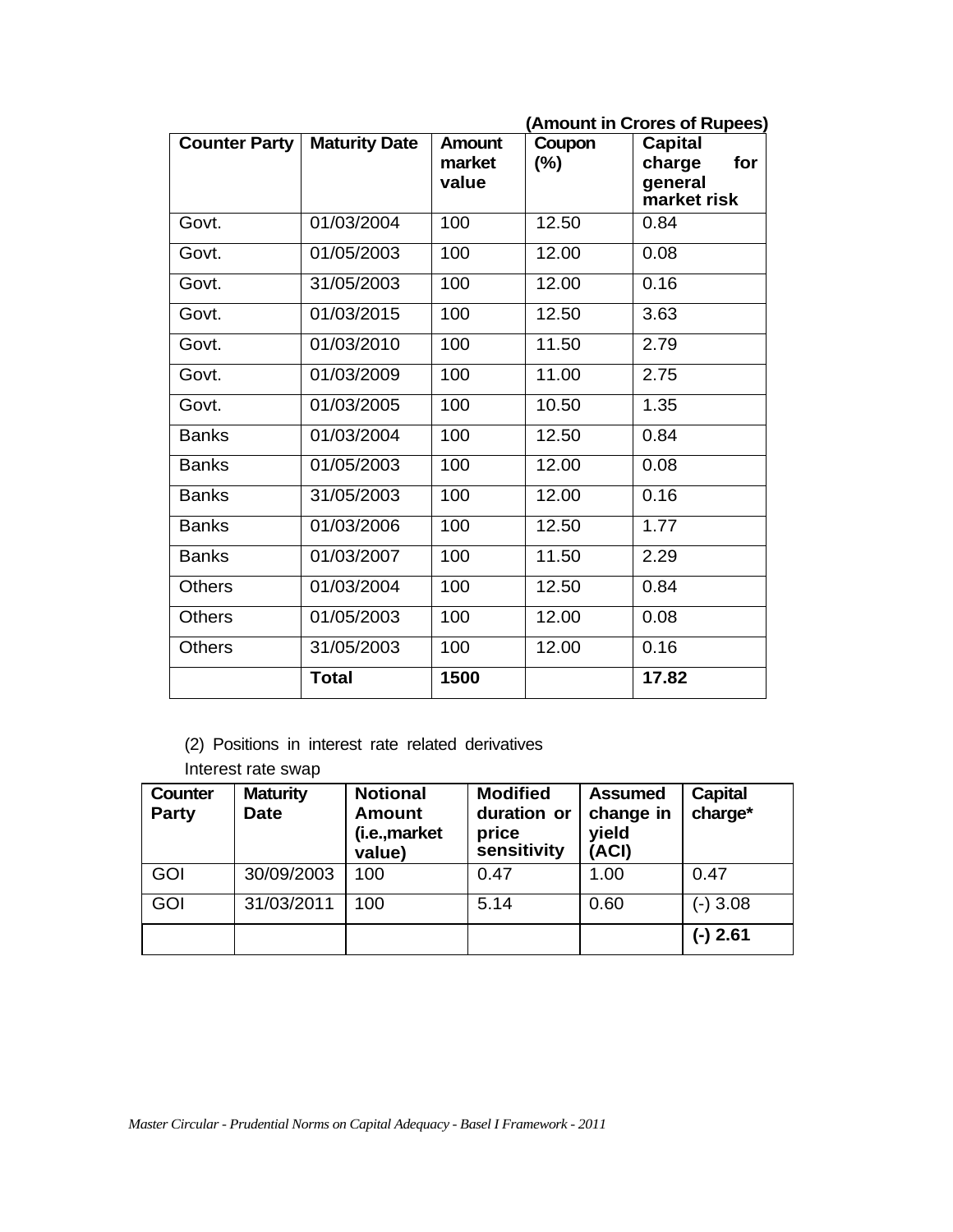| Counter<br><b>Party</b> | <b>Maturity</b><br><b>Date</b> | <b>Notional</b><br>Amount (i.e.,<br>market<br>value) | <b>Modified</b><br>duration or<br>price<br>sensitivity | <b>Assumed</b><br>change in charge<br>yield | <b>Capital</b> |
|-------------------------|--------------------------------|------------------------------------------------------|--------------------------------------------------------|---------------------------------------------|----------------|
| <b>GOI</b>              | 30/09/2003                     | 50                                                   | 0.45                                                   | 1.00                                        | (-) 0.225      |
| GOI                     | 31/03/2007                     | 50                                                   | 2.84                                                   | 0.75                                        | 1.070          |
|                         |                                |                                                      |                                                        |                                             | 0.840          |

Interest rate future

### (3) Disallowances

The price sensitivities calculated as above have been slotted into a duration-based ladder with fifteen time-bands as shown in table at the end of the Anenxure. Long and short positions within a time band have been subjected to vertical disallowance of 5%. In the instant case, vertical disallowance is applicable under 3-6 month time band and 7.3- 9.3 year time band. Then, net positions in each time band have been computed for horizontal offsetting subject to the disallowances mentioned in the table. In the instant case, horizontal disallowance is applicable only in respect of Zone 3. Horizontal disallowances in respect of adjacent zones are not applicable in the instant case.

## *3.1 Calculation of Vertical Disallowance*

While calculating capital charge for general market risk on interest rate related instruments, banks should recognize the basis risk (different types of instruments whose price responds differently for movement in general rates) and gap risk (different maturities within timebands). This is addressed by a small capital charge (5%) on matched (off-setting) positions in each time band ("Vertical Disallowance")

An off-setting position, for vertical disallowance, will be the either the sum of long positions and or the short positions within a time band, whichever is lower. In the table at the end of the annex, except for the time band 3-6 months in Zone 1 and the time band of 7.3-9.3 years, where there are off-setting positions of (-) 0.22 and 2.79, there is no offsetting position in any other time band. The sum of long positions in the 3-6 months time band is + 0.47 and the sum of short positions in this time band is (-) 0.22. This offsetting position of 0.22 is subjected to a capital charge of 5% i.e. 0.01. The sum of long positions in the 7.3-9.3 years time band is + 2.79 and the sum of short positions in this time band is (-) 3.08. This off-setting position of 2.79 is subjected to a capital charge of 5% i.e. 0.1395. It may be mentioned here that if a bank does not have both long and short positions in the same time band, there is no need for any vertical disallowance.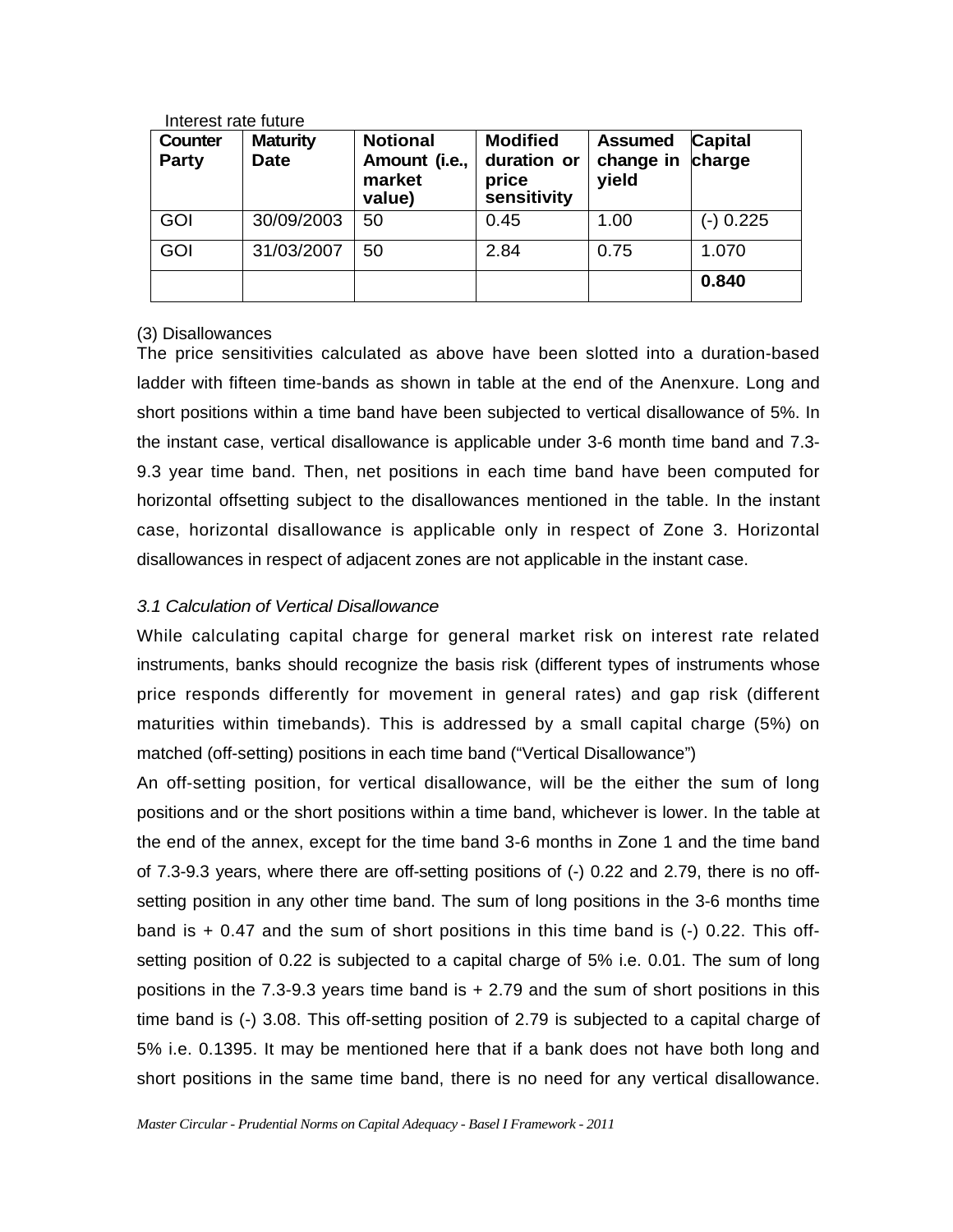Banks in India are not allowed to take any short position in their books, except in derivatives. Therefore, banks in India will generally not be subject to vertical disallowance unless they have a short position in derivatives.

#### *3.2. Calculation of Horizontal Disallowance*

While calculating capital charge for general market risk on interest rate related instruments, banks must subject their positions to a second round of off-setting across time bands with a view to give recognition to the fact that interest rate movements are not perfectly correlated across maturity bands (yield curve risk and spread risk) i.e matched long and short positions in different time bands may not perfectly off-set. This is achieved by a "Horizontal Disallowance".

An off-setting position, for horizontal disallowance, will be the either the sum of long positions and or the short positions within a Zone, whichever is lower. In the above example, except in Zone 3 (7.3 to 9.3 years) where there is an off-setting (matched) position of (-) 0.29, there is no off-setting position in any other Zone. The sum of long positions in this Zone is 9.74 and the sum of short positions in this Zone is (-) 0.29. This off-setting position of 0.29 is subject to horizontal disallowance as under:

| Within the same Zone (Zone 3) 30% of 0.29 | $= 0.09$ |
|-------------------------------------------|----------|
| Between adjacent Zones (Zone 2 & 3)       | $=$ Nil  |
| Between Zones 1 and Zone 3                | $=$ Nil  |

It may be mentioned here that if a bank does not have both long and short positions in different time zones, there is no need for any horizontal disallowance. Banks in India are not allowed to take any short position in their books except in derivatives. Therefore, banks in India will generally not be subject to horizontal disallowance unless they have short positions in derivatives.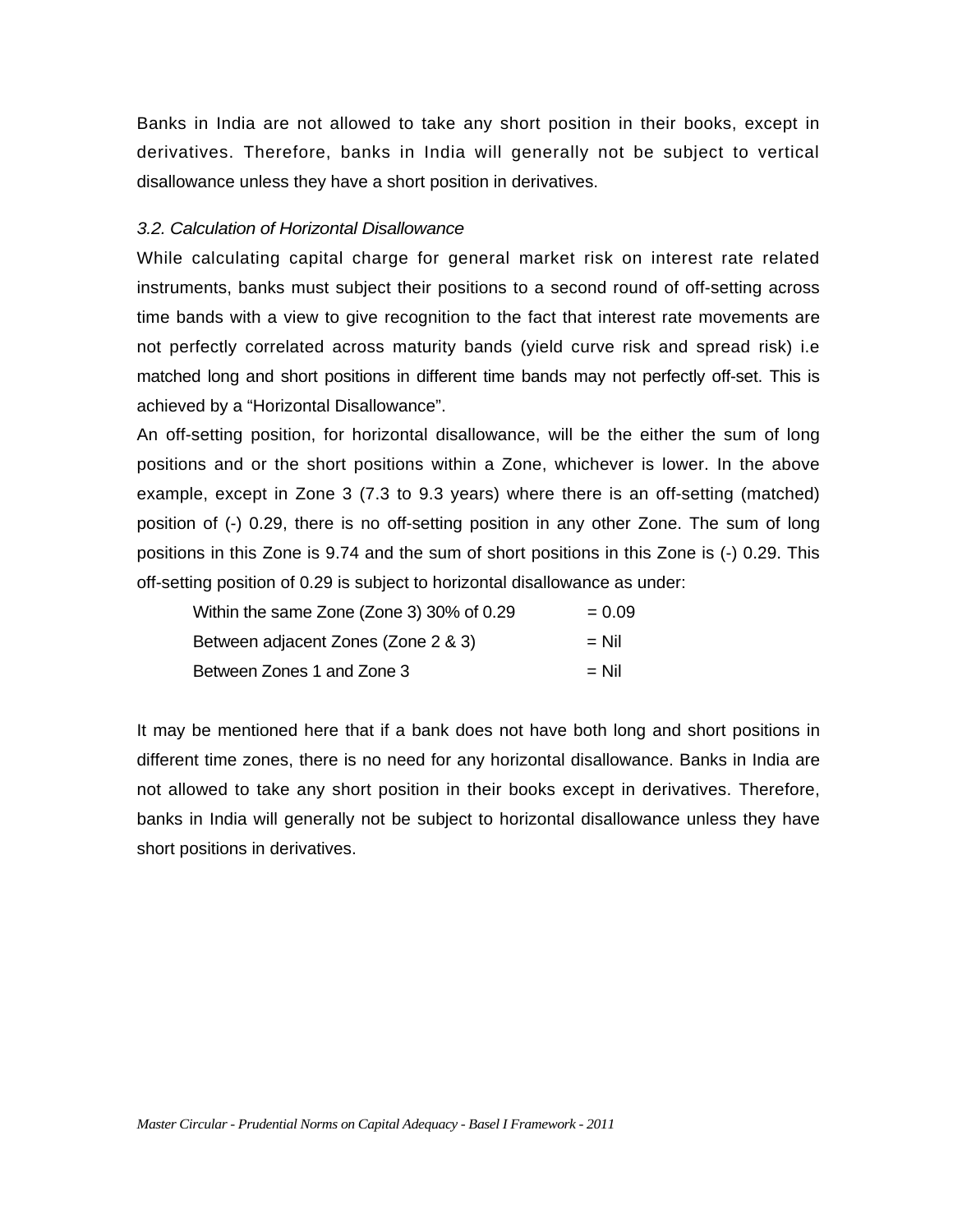| Total capital charge for interest rate related instruments is shown below     |       |
|-------------------------------------------------------------------------------|-------|
| For overall net position                                                      | 16.06 |
| For vertical disallowance                                                     | 0.15  |
| For horizontal disallowance in Zone 3                                         | 0.09  |
| For horizontal disallowance in adjacent zones                                 | nil   |
| For horizontal disallowance between Zone 1 & 3                                | Nil   |
| charge for interest rate<br><b>Total</b><br>capital<br>related<br>instruments | 16.30 |

(4) The total capital charge in this example for general market risk for interest rate related instruments is computed as under:

| SI.No          | <b>Capital charge</b>                                                                                         | Amount (Rs.)  |
|----------------|---------------------------------------------------------------------------------------------------------------|---------------|
| 1              | For the vertical disallowance (under 3-6 month time band)                                                     | 1, 12,500     |
| 2              | For the vertical disallowance (under 7.3-9.3 year time band)                                                  | 13,95,000     |
| 3              | For the horizontal disallowance (under Zone 3)                                                                | 9,00,000      |
| $\overline{4}$ | For the horizontal disallowances between adjacent zones                                                       | O             |
| 5              | For the overall net open position $(17.82 - 2.61 + 0.84)$                                                     | 16,06,00,000  |
| 6              | Total capital charge for general market risk on interest<br>rate related instruments<br>$(1 + 2 + 3 + 4 + 5)$ | 16,3 0,07,500 |

## (5) Equities

Capital charge for General Market Risk for equities is 9%. Thus, general market risk capital charge on equities would work out to Rs.27 crore.

- (6) Forex / Gold Open Position Capital charge on forex/gold position would be computed at 9%. Thus the same works out to Rs.9 crore
- (7) Capital charge for market risks in this example is computed as under:

|                             |                                               | (AIIIOUIII III UIUIES UI RUDEES)                       |        |  |  |
|-----------------------------|-----------------------------------------------|--------------------------------------------------------|--------|--|--|
| <b>Details</b>              | charge for<br>Capital<br><b>Specific Risk</b> | Capital<br>for<br>charge<br><b>General Market Risk</b> | Total  |  |  |
| Related<br>Rate<br>Interest | 32.33                                         | 16.30                                                  | 48.63  |  |  |
| instruments                 |                                               |                                                        |        |  |  |
| Equities                    | 27.00                                         | 27.00                                                  | 54.00  |  |  |
| Forex/Gold                  |                                               | 9.00                                                   | 9.00   |  |  |
| Total                       | 59.33                                         | 52.30                                                  | 111.63 |  |  |

**(Amount in Crores of Rupees)**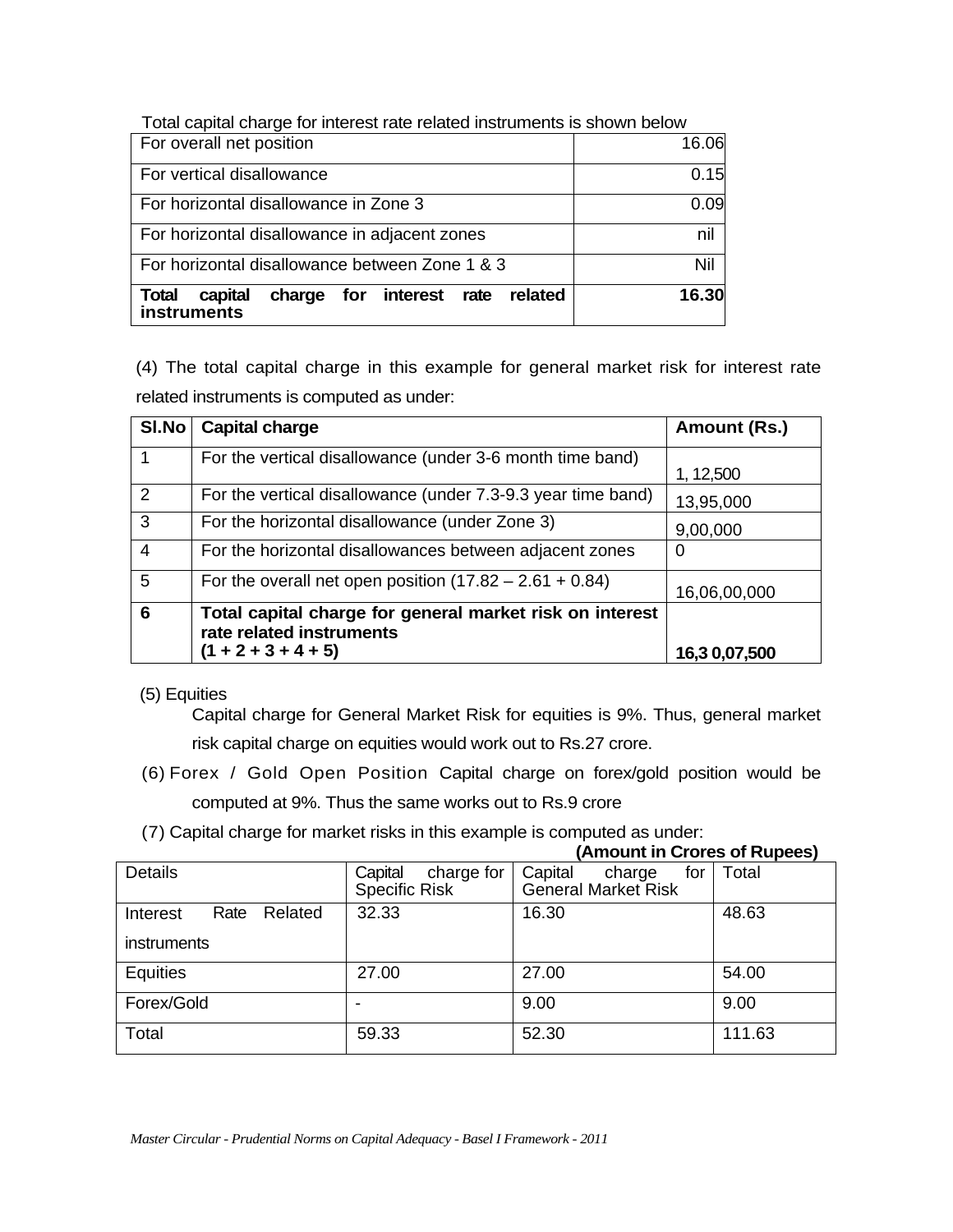## *2.3 Computing Capital Ratio*

To facilitate computation of CRAR for the whole book, this capital charge for market risks in the Trading Book needs to be converted into equivalent risk weighted assets. As in India, a CRAR of 9% is required, the capital charge could be converted to risk weighted assets by multiplying the capital charge by (100  $\div$  9), i.e. Rs. 111.63\*(100  $\div$  9) = Rs. 1240.33 crore. Therefore, risk weighted assets for market risk is: Rs. 1240.33 crore.

|                |                                      | (Alliount III Croies of Rupees) |  |  |  |  |  |
|----------------|--------------------------------------|---------------------------------|--|--|--|--|--|
|                | <b>Total Capital</b>                 | 400.00                          |  |  |  |  |  |
| $\overline{2}$ | Risk weighted assets for Credit Risk | 2548.25                         |  |  |  |  |  |
| 3              | Risk weighted assets for Market Risk | 1240.33                         |  |  |  |  |  |
| 4              | Total Risk weighted assets (2+3)     |                                 |  |  |  |  |  |
|                |                                      | 3788.58                         |  |  |  |  |  |
| 5              | <b>CRAR</b> $[(1 \div 4)^* 100]$     | 10.56 %                         |  |  |  |  |  |

**(Amount in Crores of Rupees)** 

The reporting format for the purpose of monitoring the capital ratio is given in Annex 12.